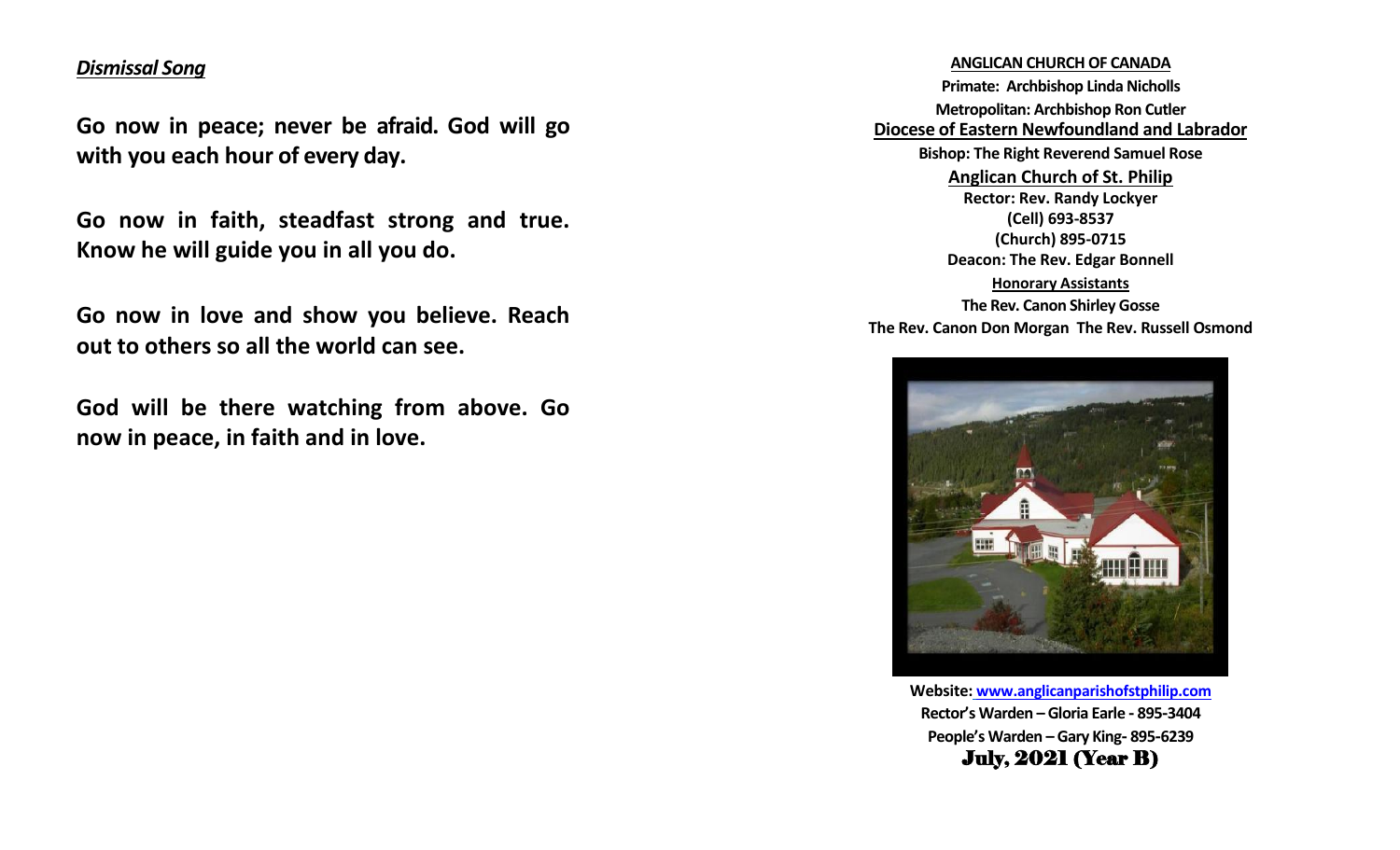#### **A WARM WELCOME IS EXTENDED TO ALL OUR PARISHIONERS AND VISITORS WHO ARE WITH US TODAY. WE HOPE THAT GOD WILL BLESS US AS WE WORSHIP HIM HERE TOGETHER AT ST. PHILIP'S CHURCH.**

#### *From the Rector's desk:*

Here we are, school is now out and we are into the month of July, excitement is in the air as children and young people look forward to fun and adventure, and adults look forward to vacationing and spending time "at the cabin". For the second summer we still have the pandemic cloud looming over us; however, as the numbers of vaccinated people increases, and the number of infections rapidly decreases, there is a sense of hope and optimism among us that was not present this time last year. People are getting their vaccine shots and after two doses celebrate as if it was Christmas. It brings us closer and closer to a time when our lives, and indeed our world can get back to a greater sense of normalcy, although we know that complete normalcy is still quite a distance away. We have hope at this time that our economy will begin to pick up speed again, jobs will return and we will begin to flourish as a nation. We have hope that family members, whom we have not seen in some time, will be able to come home or we can travel to where they are. We have hope that once more we will feel safe to vacation outside our province or country. We have hope that life in our church will return to normal, that we will be able to gather safely and really commune and share with each other in ways that we have not been able to in about 18 months. We have hope that once more we can gather in our parish hall and share a meal together at the same table. We have hope that our schools, colleges and university will once more be open to students gathering and learning on campus instead of only online. Prior to the beginning of the pandemic, there were many things that we naturally assumed and took for granted, that we miss so much and want to get back to. We are getting closer to getting many of these things back, and, I venture to say that by September we will indeed have made a tremendous amount of progress. We thank God for those who have been guiding us through all of this, on a provincial, national and international level. We thank God for the medical people that continue to work hard to keep us safe, and, I'm sure many will agree that we have benefitted very much in this province from the leadership of Dr. Janice Fitzgerald in the past 18 months. I'm sure she has sacrificed much personal time away from her family to do so. The daily updates by our medical people, premier and health minister, was indeed appreciated by us all, as it was so important to keeping us safe. We have done well and though we aren't yet where we want to be we are getting there. As Dr. Fitzgerald said throughout the pandemic – "hold fast NL". July  $1<sup>st</sup>$  is Canada Day, normally a time when we celebrate all that is good about this great nation, now 154 years old. The celebrations across our nation this year have been affected by the finding of a mass grave at a former residential school in Kamloops, BC and in the past couple of weeks by the finding of possibly 751 unmarked graves on the Cowessess First Nation in Saskatchewan. As former residential school properties are searched

across Canada it is likely that more graves will be located. The history of church operated residential schools in Canada is indeed a black mark on our churches and our nation. You will recall that in the 1990's Archbishop Peers, Primate of the Anglican Church of Canada, stood among First Nations peoples and apologized on behalf of the church for the role the Anglican Church had in running residential schools, millions was paid out in compensation and we were a vital part of the Truth & Reconciliation work that has been going on ever since. As more and more graves are located, and the work of identifying and repatriating remains to their communities continues, and where they are finally afforded the dignity of a proper burial, we will see much more pain and anger yet in Canada against governments that supported residential schools and worked to take indigenous peoples and make them in our image and wipeout their culture and way of life. Also against churches that became agents of the government by running the schools. That is indeed a shameful part of Canadian history that we would just as soon not see or hear about anymore, but it has now lifted its ugly head once more, and many old wounds have been ripped open again. We pray that the work of Truth & Reconciliation will continue and that we can make progress in atoning for past sins and walking together as Canadians of diverse languages, races and cultures, where the dignity of every human being is indeed respected. Many people are hurting right now in our nation, and I can understand why some may not feel like celebrating Canada Day this year, but instead make a national day of reflection. However, there is still much good to celebrate in this great nation. Are we perfect – No, have we sinned against indigenous peoples – Yes, have we done enough to atone – No, should more be done – Yes, should the work of finding out more about the evils of residential schools continue – Absolutely. As we acknowledge the sins of the past, may we seek to find a way forward that allows us to walk together as brothers and sisters in Christ. That we will come to a day when we will see each other as equals, that regardless of race, creed, or any other barriers that we place between us, we will be one in love. As our church is the people, so is our nation, how we treat each other and how we live together will define how great we are much more than economic prosperity and national wealth. We stand with our First Nations peoples in reflecting on the past and seeking healing so that the future will be brighter for everyone in Canada.

*Rev. Randy*

# *Bulletin for the month of July is given to the Glory of God* **and**

# **In Loving Memory of Thomas J. Skinner (Sr.)**

**July 6, 1925 – August 31, 2012**

**Given by: Wife – Ruby, Son – Derek and Daughter-in-law – Barbara**

**~**

# AND

## **In Loving Memory of**

**Phyllis Sharpe (July 2, 1956 – July 1, 1990)**

**"To everything there is a season, and a time to every purpose under heaven: a time to be born, and a time to die…" (Ecclesiastes 3.1)**

# **Lovingly remembered by her family**

**~**

*Forever in our hearts*

# *Forever in our hearts*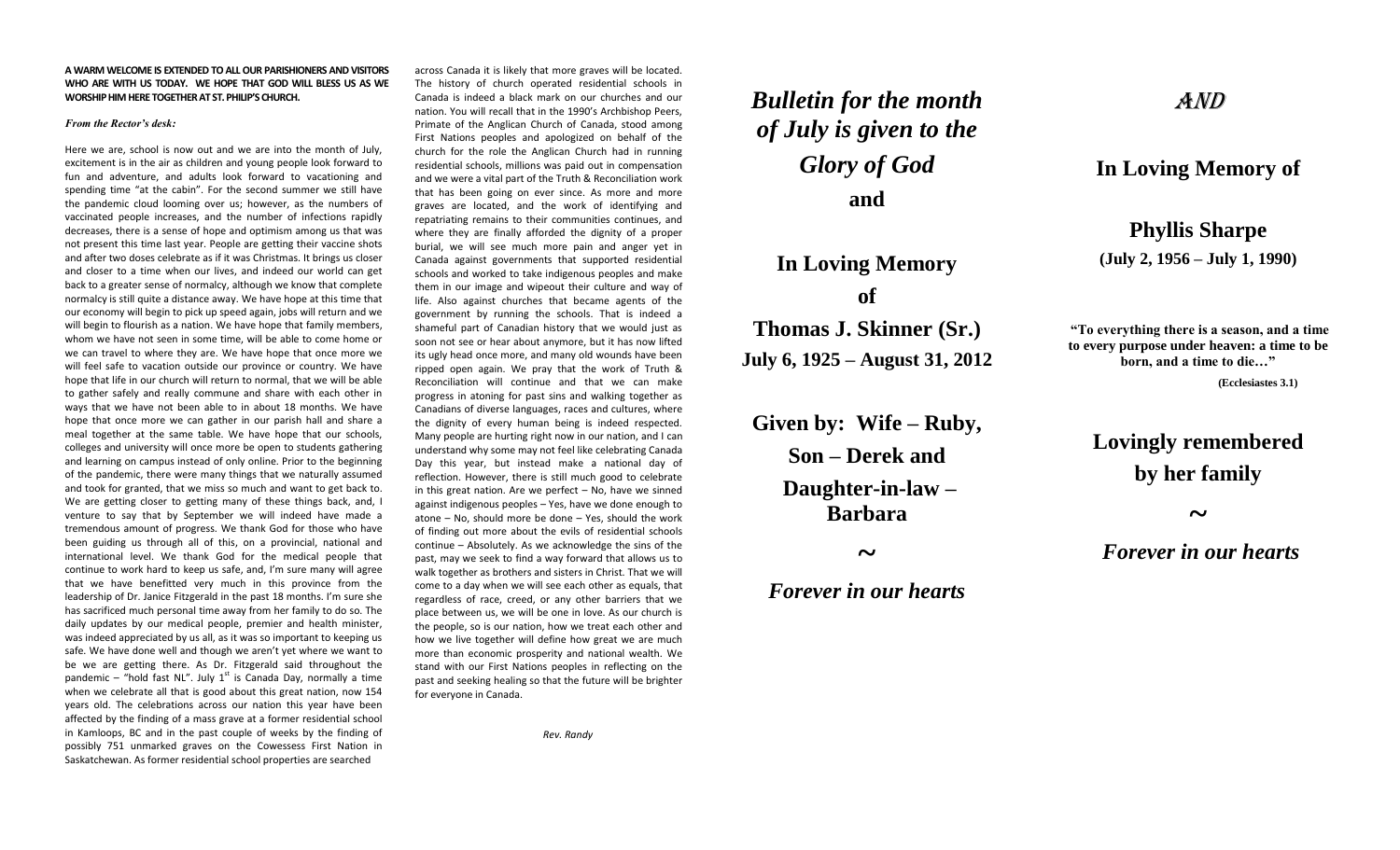## *SCRIPTURE READINGS*

*July 4th*

### **1st Reading**

*2 Samuel 5: 1-5, 9-10 Psalm 48 – Pages 765-766 (Allie Wheeler)*

#### **2nd Reading**

*2 Corinthians 12: 2-10 (Glenda Winter)*

### **Gospel**

*Mark 6: 1-13 (Deacon Bonnell)*

# *July 11th* **1st Reading**

*2 Samuel 6: 1-5, 12b-19 Psalm 24 – Page 732 (Todd Martin)*

### **2nd Reading**

*Ephesians 1: 3-14 (Debbie Collis)*

### **Gospel**

*Mark 6: 14-29 (Deacon Bonnell)*

## *SCRIPTURE READINGS*



**1st Reading**

*2 Samuel 7: 1-14a Psalm 89: 20-37 – Pages 824-826 (Rev. Russell Osmond)*

#### **2nd Reading**

*Ephesians 2: 11-22 (Joan Osmond)*

### **Gospel**

*Mark 6: 30-34, 53-56 (Deacon Bonnell)*

# *July 25th*

**1st Reading**

*2 Samuel 11: 1-15 Psalm 14: Pages 717-718 (Lori Gosse)*

### **2nd Reading**

*Ephesians 3: 14-21 (Reegan Gosse)*

#### **Gospel**

*John 6: 1-21 (Deacon Bonnell)*

### *Memorable Dates & Notices*

**Confirmation names are being accepted.** We hope that by this Fall we can begin Confirmation preparation again. Rev. Randy will determine a date for Confirmation in consultation with the bishop once we have a list of names to begin.

**Summer is approaching** and after a long Winter and wet Spring we look forward to warm and sunny days to come over the next few months. Traditionally it is always a slow time for church finances as parishioners are away, camping and doing all kinds of activities. The majority of parish expenses are spread over 12 months, such as stipend, diocesan assessments, maintenance, utilities, loans, etc. so we want to remind our parishioners of financial obligations we have to meet during these slow months. Many have signed up for Electronic Giving, some make Email Transfers, some send postdated cheques, etc. If we can all be mindful of our parish needs during the months of June, July and August our treasurer will be very happy.

**The Lavrock Camp and Conference Centre will not be open this Summer.** Because we are still in the midst of the pandemic traditional camps and other church activities will not be going ahead this Summer. This is unfortunate but beyond diocesan control, we look forward to a time when our youth and other church groups can once more assemble at our beautiful diocesan camp. If there are any virtual diocesan events being offered they will be promoted.

**We are now back to indoor worship** for our 8:30 am and 10:30 am services. It is still important that you register for Sunday worship by calling Donna or Janice Spurrell at 895-3581. If you attend on Sunday and you plan to be there the next Sunday just let them know at the registration table

#### **Beautification work around the site of the Columbaria has**

**started again.** Thank you to Dawn Cheeseman and Joyce Fewer for the work they have been doing there in the past couple of years, and others that have been helping them. Vestry is in the process of having constructed a story-board that will highlight the history of St. Philip's, which is a long history. As more and more columbaria niches are purchased there is a need for us to continue to enhance the area as well as the rest of the cemetery. Summer is always a time when family members are working on the graves of loved ones, we ask everyone working in the cemetery to help us keep it looking good by removing debris, and abiding by the cemetery regulations. If you see a grave nearby not being cared for, by all means cut away the grass and tend to it. Sometimes there are no family members around anymore to attend to the upkeep. Out of the 48 niches in the columbaria we have now sold 24 of them, with 24 more still available for purchase.

# *Services for July:*

**July 4** – 8:30 am – Holy Comm. (BCP) 10:30 am – Holy Euch. (BAS)

**July 11** – 8:30 am – Holy Comm. (BCP) 10:30 am – Holy Euch. (BAS)

**July 18** – 8:30 am – Holy Comm. (BCP) 10:30 am – Holy Euch. (BAS)

**July 25** – 8:30 am – Holy Comm. (BCP) 10:30 am – Holy Euch. (BAS)

## *(Note: Flower service is scheduled for August 8, 2021 at 3:00 pm. If inclement weather, service will be held in the church)*

**Please note that this bulletin** will be the only one for the month. As mentioned above, the months of July and August are slower months in the life of the parish with most activities recessed, therefore we won't require a weekly bulletin. For the next 3 Sundays, this bulletin will also include the relevant collects and other prayers that change each week. If there are any items of information that arise they will be announced at the Sunday morning worship service.

**ANGLICAN ALLIANCE BIBLE STUDIES - FAITH IN THE TIME OF CORONAVIRUS.** As we continue to worship at home perhaps the following link will be useful to you. Go online and give it a look: [https://s3-eu-west-2.amazonaws.com/sqe-anglican/wp](https://s3-eu-west-2.amazonaws.com/sqe-anglican/wp-content/uploads/2020/04/22143718/COVID-19-Bible-studies-FINAL.pdf)[content/uploads/2020/04/22143718/COVID-19-Bible-studies-](https://s3-eu-west-2.amazonaws.com/sqe-anglican/wp-content/uploads/2020/04/22143718/COVID-19-Bible-studies-FINAL.pdf)[FINAL.pdf](https://s3-eu-west-2.amazonaws.com/sqe-anglican/wp-content/uploads/2020/04/22143718/COVID-19-Bible-studies-FINAL.pdf)

**If you would like to receive Rev. Randy's weekly email** please provide your email address. Periodically, the Rector sends out emails to all those in the parish whose email he has on file. Please provide him with your email address by emailing him at [lockyerrandy@gmail.com.\](mailto:lockyerrandy@gmail.com./)